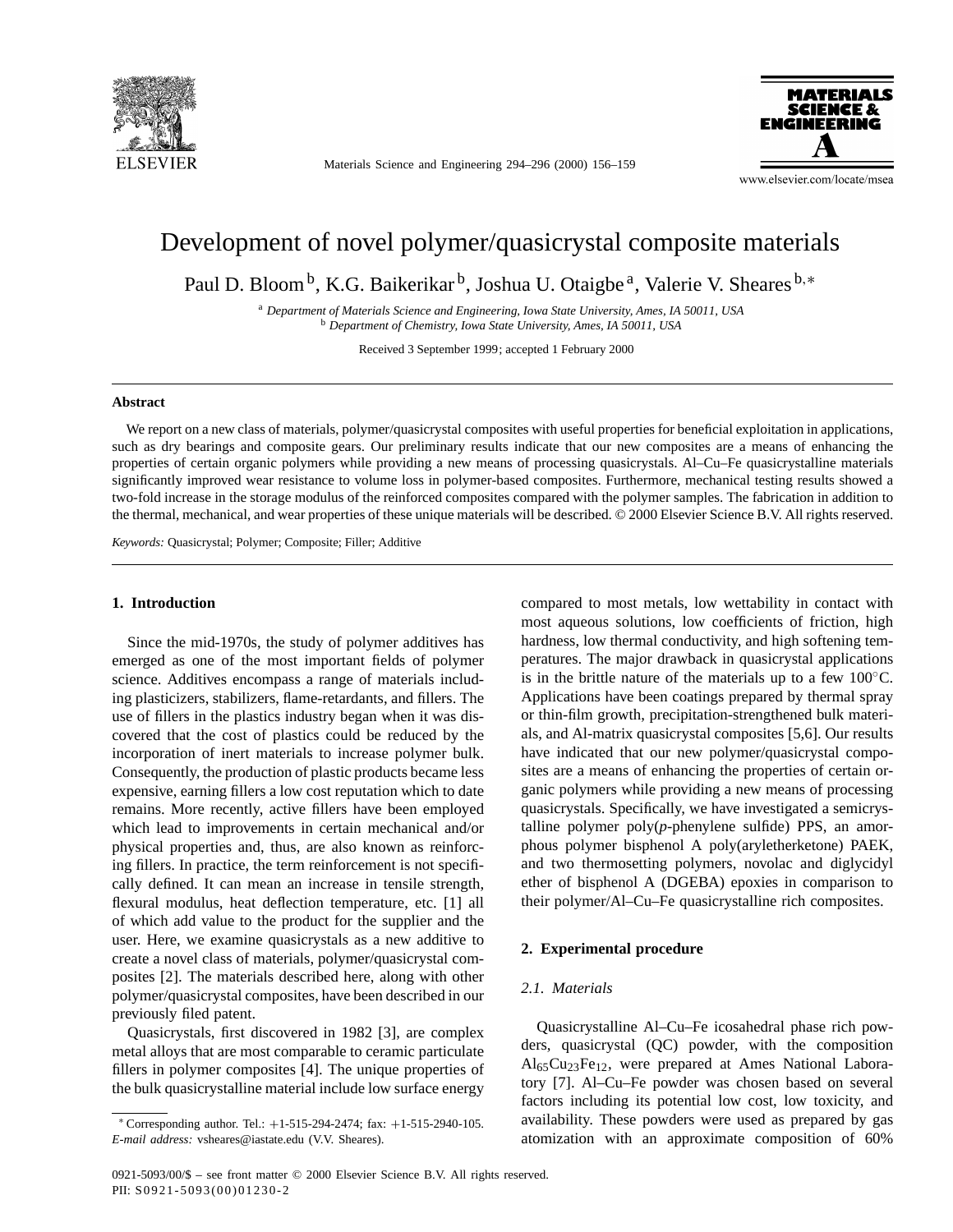icosahedral phase and 40% cubic phase [8]. Quasicrystalline powder was air classified to achieve various size fractions. Morphology of the resulting powder was determined to be spherical by scanning electron microscopy. PPS powder, Ryton-PR6, was provided by Phillips Petroleum Company. PAEK was synthesized from bisphenol A (Aldrich) and 4,4'-difluorobenzophenone (Aldrich). The resulting PAEK had a number average molecular weight by gel permeation chromatography of 1,06,000 g/mol with polydispersity=1.93. Novolac resin D.E.N.  $431^{TM}$ and DGEBA epoxy resin D.E.R.  $331^{TM}$  were provided by Dow Chemical. Metaxylenediamine MXDA (Aldrich) and diethylenetriamine DETA were used with D.E.N.  $431^{\text{TM}}$  and D.E.R.  $331^{\text{TM}}$ , respectively, to produce thermoset epoxy formulations. Epoxy samples were formulated based on equivalent stoichiometry of amine and epoxy functionality.

#### *2.2. Composite fabrication*

Desired amounts of polymer and quasicrystal powders were weighed, added together and shaken vigorously in a sealed container for 10 min to provide optimum mixing. The volume fraction of the quasicrystals in the composite materials studied was in the range 10–60%. The resulting QC/polymer powder mixture was placed in a die mold that had a diameter of  $2.50 \text{ cm}$  and a final volume of  $1.58 \text{ cm}^3$ when fully compressed. The mold was equipped with a thermocouple to monitor temperature during the compression molding process. The filled mold was heated in a variable temperature hydraulic press (American Steel Foundries Elmes Engineering Division) under a pressure of 7 MPa to 310◦C. The samples were held at the set temperatures for 10 min before cooling under pressure to room temperature. The resulting composite surfaces were polished with 320-grade emery paper followed by washing with deionized water. The same procedure was used to prepare compression-molded samples of neat PPS. Disks of PAEK and PAEK/QC composites were compression molded at 250<sup>°</sup>C in a similar manner.

Epoxy samples were prepared from a two-part mix of epoxy resin and amine cure agent. Test samples were made as neat epoxy and at 30 vol.% of the QC powder in the epoxy matrix. The epoxy resin, cure agent, and Al–Cu–Fe icosohedral rich alloy were mechanically mixed together and poured into a Teflon mold. The mold was heated at 85◦C for 4 h. The epoxy/QC composite was then removed from the mold and post-cured at 175◦C for 2 h and 225◦C for 2 h.

### *2.3. Characterization*

Differential scanning calorimetry was performed on a Perkin-Elmer DSC 7 under a nitrogen purge at a heating and cooling rate of 20◦C/min. Thermogravimetric analysis was carried out on a Perkin-Elmer TGA 7 in air with a heating rate of 20◦C/min. Measurements of storage modulus were obtained using a Perkin-Elmer DMA 7e equipped with a three-point bending measuring system with a 15 mm span length. Rectangular bars of the polymers and composite samples were machined to dimensions of 17 mm wide, 1.00 mm high and 3.25 mm in depth from compression molded disks. The scan rate was set at 5◦C/min for PPS samples and 2◦C/min for epoxy samples with a static force, dynamic force and frequency of 110 mN, 100 mN and 1 Hz. Wear tests were performed using a pin-on-disk type configuration. The wear testing analysis for polymer and composite disks were run using a Falex Friction and Wear test machine Model # ISC450PC. A linear speed of  $0.15 \text{ m s}^{-1}$ , a 10 N load, and a total linear distance of 1 km were used in the wear testing. Chrome steel 52,100 balls with a diameter of 0.635 cm were used as the stationary pin materials.

### **3. Results and discussion**

TGA analysis of the neat PPS sample gave a 5% weight loss in air at 530◦C. The PPS/quasicrystal composite material showed little change in thermal stability with a 5% weight loss in air at 533<sup>°</sup>C. The 5% weight loss temperatures of the PAEK and epoxy samples also showed little difference from their Al–Cu–Fe composites. The glass transition temperatures  $T_g$  of PPS and PAEK did not show any change upon quasicrystal addition. The thermal properties of the polymer in the composite samples were unaffected by the QC fillers, suggesting no adverse interactions between the filler and polymer.

Storage modulus  $(E')$ , which is a measure of the stiffness or rigidity of a material, showed a two-fold increase in a 30 vol.% QC-enriched PPS sample. The magnitude of the storage modulus increased in the PPS/QC composite with increasing QC filler content above a critical QC volume fraction of 10%, especially below the glass transition temperature of the polymer matrix (Fig. 1). Comparison of the mechanical properties of D.E.R. 331TM/DETA-QC composites to unfilled D.E.R.  $331^{TM}/DETA$  epoxy thermosets showed an increase in storage modulus for the QC filled



Fig. 1. Storage modulus curves for PPS filled with  $5-15 \,\mu m$  Al–Cu–Fe powder at (A) 30.0; (B) 20.0; (C) 10.0 and (D) 0.0 vol.%.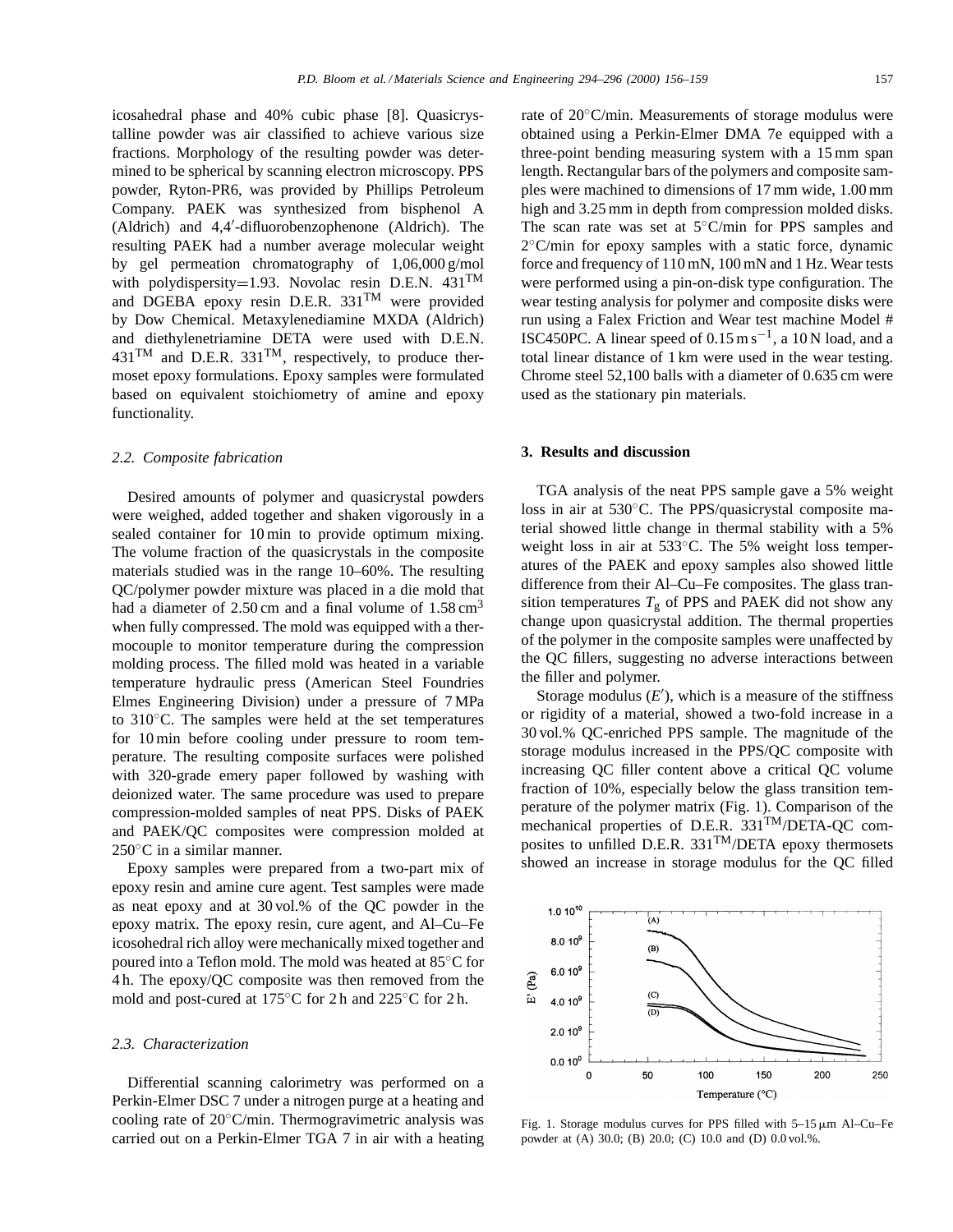

Fig. 2. Storage modulus curves for D.E.N.  $331^{TM}/\text{DETA}$  filled with 5–15  $\mu$ m Al–Cu–Fe powder at (A) 30.0 and (B) 0.0 vol.%.



Fig. 3. Loss modulus curves for D.E.N. 331 filled with  $5-15 \mu m$  Al–Cu–Fe powder at (A) 30.0 ( $T_g$ =142°C) and (B) 0.0 vol.% ( $T_g$ =135°C).

samples (Fig. 2). The  $T_g$  of the D.E.R. 331<sup>TM</sup>/DETA/QC sample was also increased over the neat epoxy sample (Fig. 3). The storage modulus of D.E.N.431 $^{TM}/MXDA$  and D.E.N. 431TM/MXDA/QC (30 vol.% loading) at 30◦C were  $3.5 \times 10^9$  and  $8.2 \times 10^9$  Pa, respectively.

Pin-on-disk wear testing results showed that the quasicrystalline reinforced composites exhibited enhanced wear resistance to volume loss. PPS/Al–Cu–Fe composites were evaluated at 30 and 60 vol.% loading levels versus unfilled PPS. The quasicrystalline filled PPS samples showed less volume loss due to wear than did the unfilled PPS (Fig. 4). In addition to wear testing done on semi-crystalline PPS, an amorphous polymer PAEK synthesized in our laboratory was blended with quasicrystals in solution and then precipitated. The resulting composite material was compression molded into disks and wear properties were evaluated. PAEK/Al–Cu–Fe quasicrystalline composites, filled at 30 vol.%, displayed  $0.47 \text{ mm}^3$  less volume loss to wear than the unfilled PAEK. Dow epoxies were used to formulate the QC-filled composites. Dow epoxy D.E.N. 431TM (novolac resin) was cured with metaxylenediamine. The results show that the novolac epoxy/QC composites had better wear resistance than the neat D.E.N. 431TM formulation. The addition of 30 vol.% QC in the novolac formulation resulted in an improvement in the



Fig. 4. Volume loss results of PPS composite wear at various volume percentages of QC powder from pin-on-disk testing. Particle size fraction in microns listed in parenthesis.



Fig. 5. PAEK and D.E.N. 431TM/ MXDA composite volume loss results from pin-on-disk wear testing. Samples were tested neat (unfilled) and filled at 30 vol.% Al–Cu–Fe powder. Particle size fraction in microns listed in parenthesis.

wear resistance (Fig. 5). This result is similar to that displayed by the thermoplastic PPS/QC composites described earlier.

## **4. Conclusions**

Al–Cu–Fe gas atomized powder was used as reinforcing filler in the polymer matrices of this study. The addition of Al–Cu–Fe quasicrystal rich powder to amorphous, semicrystalline, and thermosetting polymers showed improved wear resistance to volume loss compared to the unfilled polymers. The corresponding reduction in wear was attributed to the low coefficient of friction and high hardness of the quasicrystal rich powders. The storage modulus  $(E')$  of the composite materials was found to increase with increasing volume fraction of the QC powder, as expected for a filled polymer composite containing rigid fillers [9]. In the thermoplastic polymers, the glass transition temperatures were unaffected by the addition of the QC filler. However, QC powder caused the  $T_g$  of the D.E.R. 331<sup>TM</sup> epoxy composite to increase by 7◦C, slightly extending the useful temperature range of the epoxy. Based on these results, polymer/QC composites